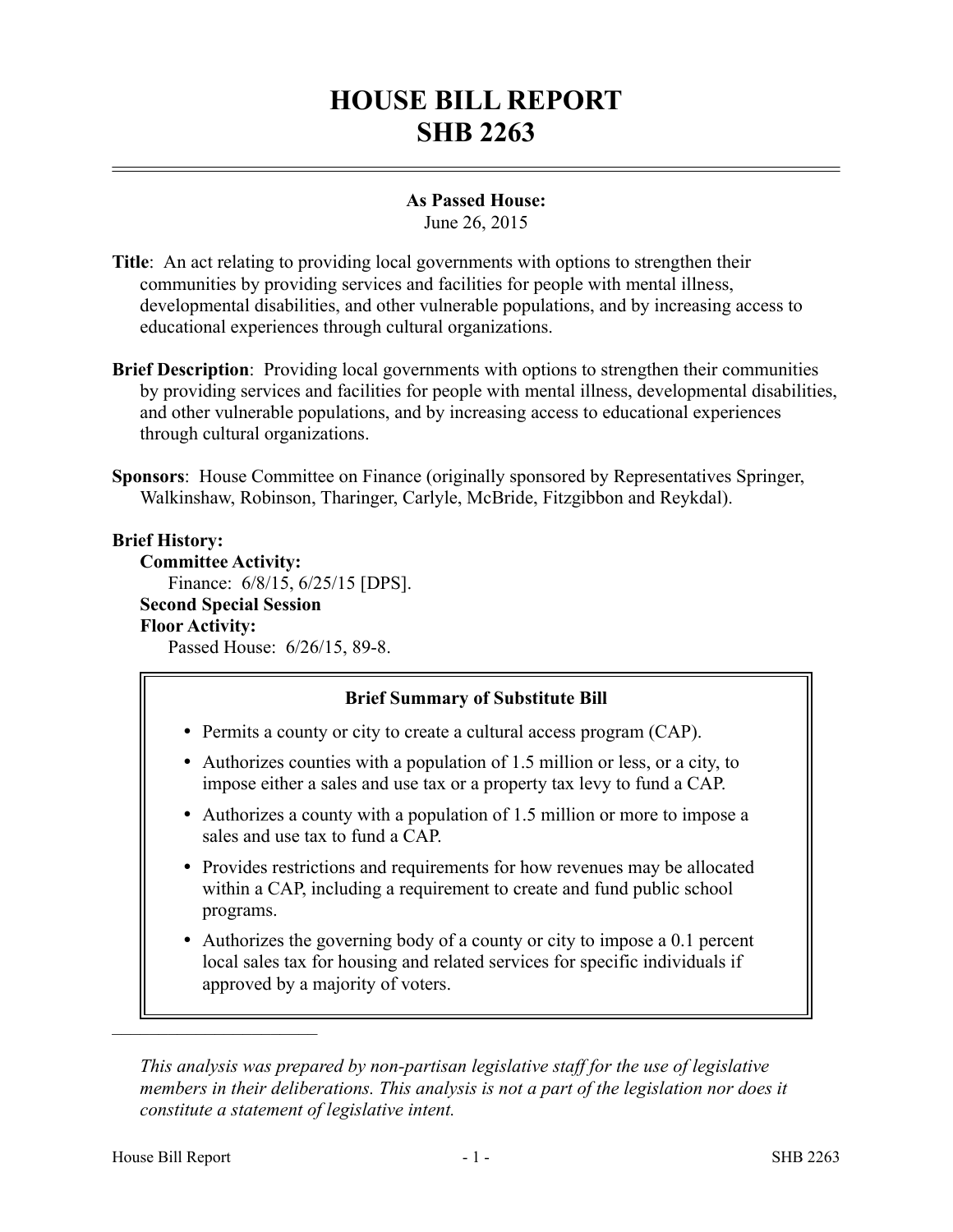# **HOUSE COMMITTEE ON FINANCE**

**Majority Report**: The substitute bill be substituted therefor and the substitute bill do pass. Signed by 11 members: Representatives Carlyle, Chair; Tharinger, Vice Chair; Nealey, Ranking Minority Member; Fitzgibbon, Pollet, Reykdal, Robinson, Ryu, Springer, Stokesbary and Wylie.

**Minority Report**: Do not pass. Signed by 3 members: Representatives Condotta, Manweller and Vick.

**Staff**: Dominique Meyers (786-7150).

#### **Background**:

#### Sales and Use Tax.

Retail sales taxes are imposed on retail sales of most articles of tangible personal property, digital products, and some services. A retail sale is a sale to the final consumer or end user of the property, digital product, or service. If retail sales taxes were not collected when the user acquired the property, digital products, or services, then use taxes apply to the value of property, digital product, or service when used in this state. The state, most cities, and all counties levy retail sales and use taxes. The state sales and use tax rate is 6.5 percent; local sales and use tax rates vary from 0.5 percent to 3.1 percent, depending on the location.

#### Property Tax.

Property taxes are imposed by state and local governments. The county assessor determines assessed value for each property. The county assessor also calculates the tax rate necessary to raise the correct amount of property taxes for each taxing district. The assessor calculates the rate so the individual district rate limit, the district revenue limit, and the aggregate rate limits are all satisfied. The property tax bill for an individual property is determined by multiplying the assessed value of the property by the tax rate for each taxing district in which the property is located.

# **Summary of Substitute Bill**:

#### Cultural Access Programs.

Counties are authorized to establish a cultural access program (CAP) that allocates funds to cultural organizations providing programming or experiences for the general public. The primary purpose of the organization receiving funding must be the advancement or preservation of science or technology, the visual or performing arts, zoology, botany, anthropology, heritage, or natural history. The CAP funding must be used for a public benefit that generally relates to increasing access, outreach, and opportunities to the public.

Any county may authorize a CAP or enter into an interlocal agreement with a group of contiguous counties to create a CAP. A county may designate an entity or agency to operate the functions of the CAP. A county with a population under 1.5 million may contract with the Washington State Arts Commission to provide consulting, management, or administrative services to the CAP. Any county may establish an advisory council with members that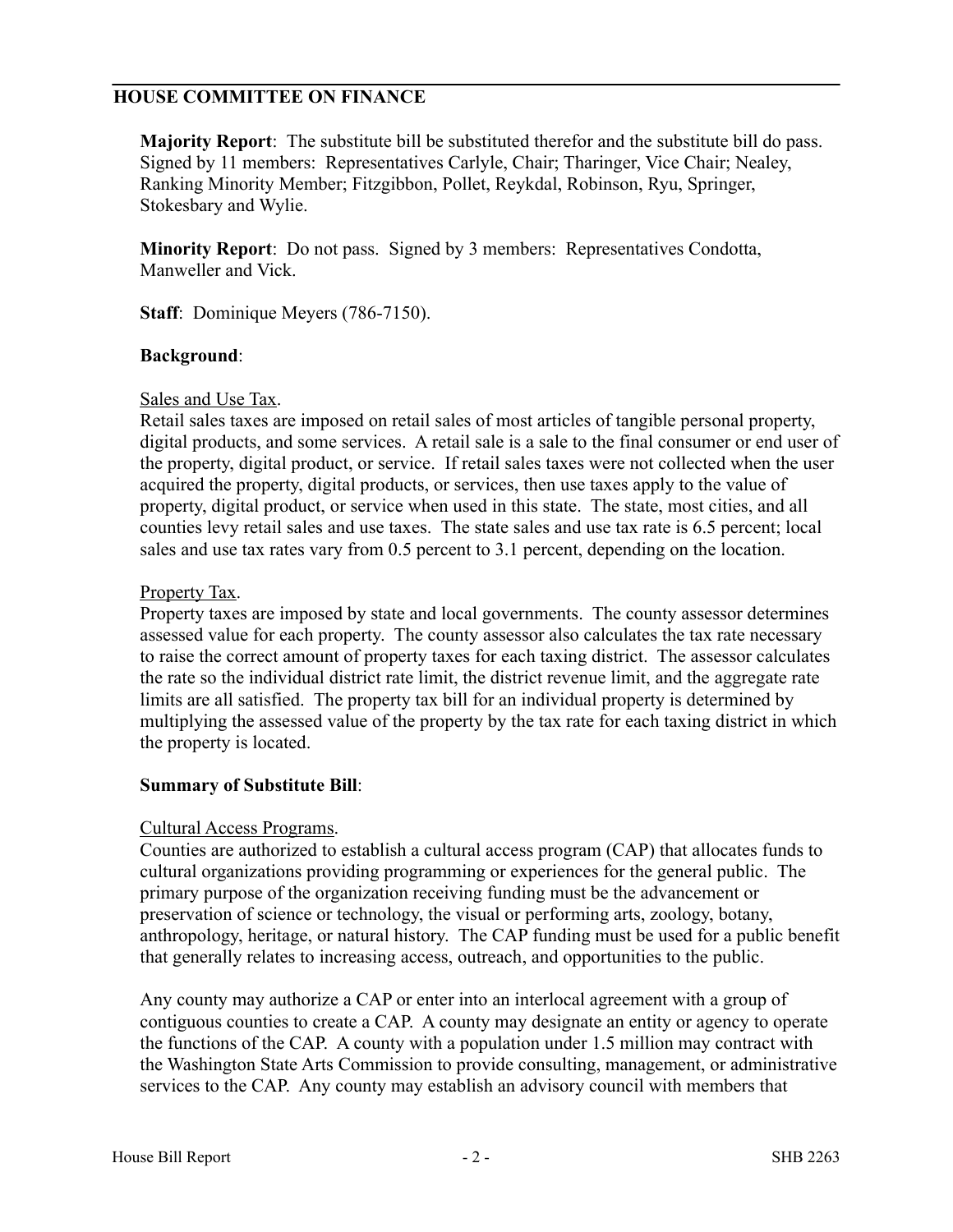include leaders in the business, educational, and cultural communities who represent the interests of the program.

A city may create a CAP if the county where the city is located either expressly forfeits its own option, or does not propose a choice to voters for creating a CAP before June 30, 2017. A city that creates a CAP shares the same authority as if created by the county.

*Public School Cultural Access Program*. Each CAP must include a public school cultural access program component to increase student access to cultural programming and facilities. In a county with a population over 1.5 million, the public school CAP must include: transportation for students to attend at least one program annually; a centralized service for cultural organizations to coordinate opportunities for students; consolidation of student opportunities to increase cost efficiency; the development of tools to correlate activities with school curricula; and partnerships between schools and cultural organizations. A portion of any remaining resources should be used to encourage districts and regional cultural organizations to enhance activities and programs.

#### Revenue and Tax Authority.

A county may advance funding to the CAP for initial administrative costs, including public outreach about the program and proposed funding sources. The county may require repayment by the CAP from tax proceeds, if approved by voters.

A county with a population over 1.5 million, or a city in the county that has opted out, is authorized to levy a sales and use tax to fund a CAP. A county with a population below 1.5 million, or city in a county that has opted out, is authorized to levy either a sales and use tax or a property tax in order to fund a CAP, but it cannot levy both types of taxes. All levy authority is conditioned upon voter approval through a general or special election. Authorization through voter approval may last for no longer than seven years. The county may renew the tax levy after seven years for one or more additional seven-year periods upon voter approval at a general or special election. All tax revenue under this authority must be credited to a special fund in the county treasury and used solely for the CAP.

The sales and use tax may be levied up to 0.1 percent on the sale of goods and services within the county. The property tax may be levied up to an amount equal to the annual total taxable retail sales and uses multiplied by 0.1 percent, subject to the \$5.90 local tax limit.

#### Funding Allocation.

The usual and customary funding provided by a county to support cultural organizations may not be replaced or diminished by a CAP. Any CAP funds received by a state-related cultural organization may not replace or materially diminish any state funding usually received by the organization.

*A County Under 1.5 Million People*. A CAP must reserve program funds for allocation in the following priority:

- repayment of any start-up money provided by the county;
- program administrative costs;
- operation of a public school cultural access program, including music and arts education that is provided in addition to basic education funding; and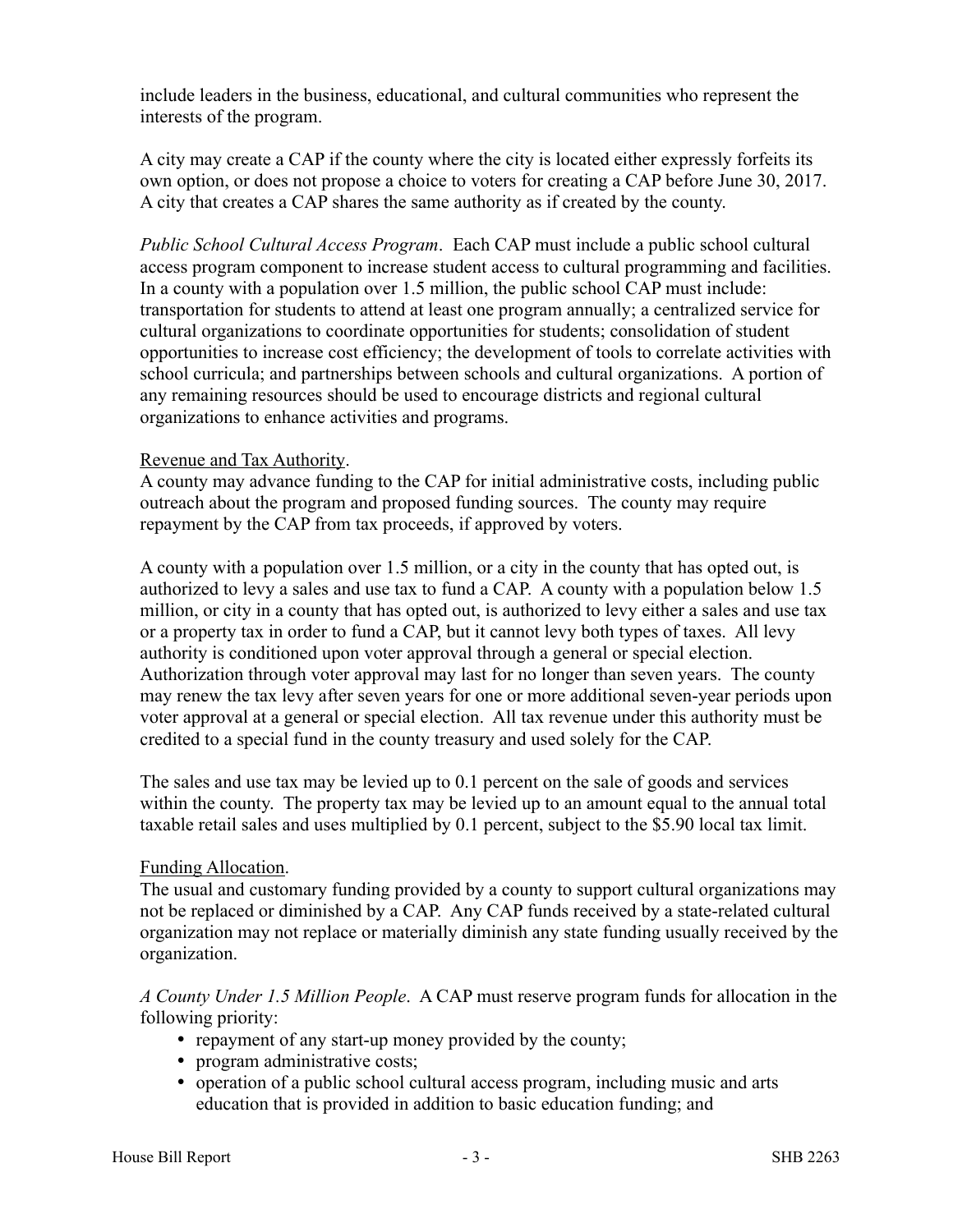• remaining funds distributed to the entity designated by the county to allocate among eligible cultural organizations that meet the guidelines and criteria of the CAP.

*A County over 1.5 Million People*. A CAP must reserve program funds for allocation in the following priority:

- repayment of any start-up money provided by the county;
- program administrative costs (up to 1.25 percent of total funds);
- operation of a public school cultural access program (10 percent of remaining funds);
- distribution to regional cultural organizations that widely benefit the public, as determined by CAP guidelines (70 percent of remaining funds); and
- remaining funds distributed to the entity designated by the county to allocate funds to community-based cultural organizations or a community preservation and development authority (up to 8 percent of which may be used on the designated entity's administrative costs).

# Management and Accountability.

Funds distributed to a cultural organization may be used for cultural and educational programs and activities, capital projects (except for regional cultural organizations), equipment and supplies related to a project, and start-up costs for any new community-based cultural organization.

Funding distributed to a cultural organization must be used for a discernable public benefit related to:

- increasing access to programs and facilities, including reduced or free admission, particularly for diverse or underserved communities;
- providing services or programs away from the organization's facilities;
- providing educational programs in schools and other places;
- broadening programs, performances, and exhibitions for the public;
- supporting collaborative relations among cultural organizations; and
- supporting capacity building for community-based cultural organizations.

A county must evaluate a funding request based on the public benefit that the cultural organization plans to provide. The CAP must adopt guidelines and standards of performance by the organization in providing the public benefit. The guidelines must include procedures to notify organizations at risk of losing eligibility and provide measures for retaining eligibility. At the conclusion of a CAP-funded project, the organization must report on the public benefit realized.

In a county over 1.5 million people, a regional cultural organization is eligible to receive funding if it: is a state nonprofit corporation in good standing; is located in the county and primarily benefits county residents; has not recently declared bankruptcy; has provided financial statements to the CAP; and has an adjusted average annual revenue of at least \$1.25 million. A regional cultural organization in a county over 1.5 million people must reserve at least 20 percent of funds for and report annually on its participation in the public school cultural access program. The annual report on the public school cultural access program must include data on how many students were served at each event type, grade level, school location, and percentage of students who participate in free or reduced-price school meal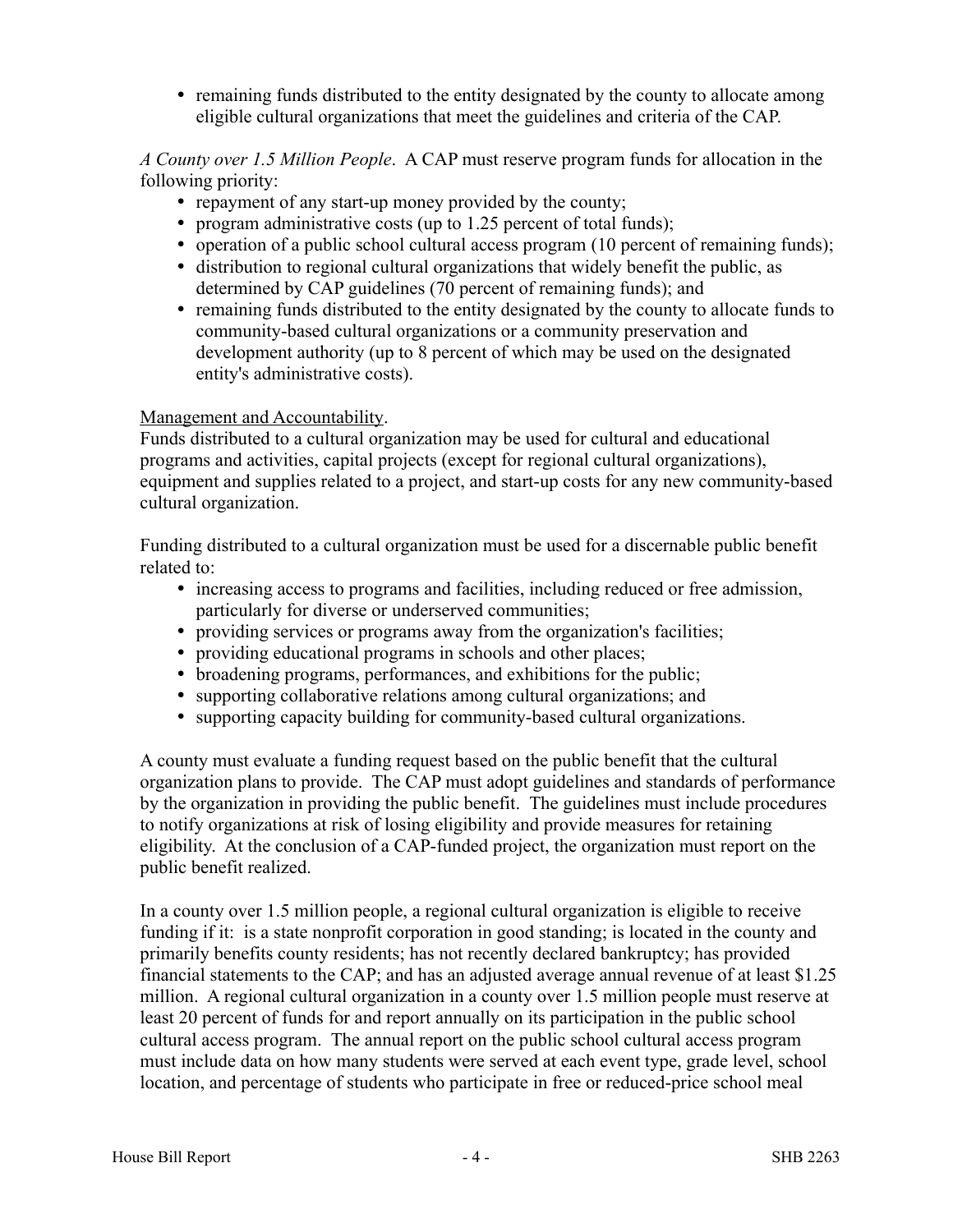programs. Upon renewal of a tax levy authority for the CAP, as approved by the voters, the county must set a new minimum annual revenue amount for a regional cultural organization.

The funding allocation available to eligible regional cultural organizations is distributed proportionally based on an annual ranking based on each organization's revenue and attendance. No organization may receive more than 15 percent of its annual revenue.

#### Housing and Related Services.

County legislative authorities are authorized to implement a 0.1 percent sales and use tax in order to fund housing and related services. A city legislative authority may implement the whole or remainder of the tax if the county has not opted to implement the full tax within two years in a county with a population of less than 1.5 million, or three years in a county with a population of over 1.5 million.

A minimum of 60 percent of revenues collected must be used for constructing affordable housing, affordable housing units, facilities providing housing-related services, or mental and behavior health-related services, or to fund the operations and maintenance costs of newly constructed affordable housing, facilities providing housing-related services, or evaluation and treatment centers. The affordable housing and facilities providing housing-related programs must serve individuals with mental illness, or any of the following individuals with income below 60 percent of area median income: veterans, senior citizens, homeless families with children, unaccompanied homeless youth, persons with disabilities, or domestic violence victims.

A county may issue bonds against up to 50 percent of the revenues in order to construct affordable housing, housing units, and facilities providing housing-related services or mental and behavior health-related services. The remainder of the funding must be used for the operation, delivery, or evaluation of mental and behavioral health treatment programs or housing-related services.

Revenues may be used to offset reductions in state or federal funds for housing and related services; however, no more than 10 percent of the revenues collected may be used to supplant existing local funding for such services.

# **Appropriation**: None.

#### **Fiscal Note**: Requested on June 4, 2015.

**Effective Date**: This bill takes effect 90 days after adjournment of the session in which the bill is passed, except for section 405, relating to the constitutional and statutory limitations of property tax levies, which takes effect January 1, 2018.

# **Staff Summary of Public Testimony**:

(In support) There is a reasonable direct line between cultural access and mental health and educating the whole person. The mental health portion of this bill expands the allowable uses compared to the chemical dependency and mental health tax option currently available.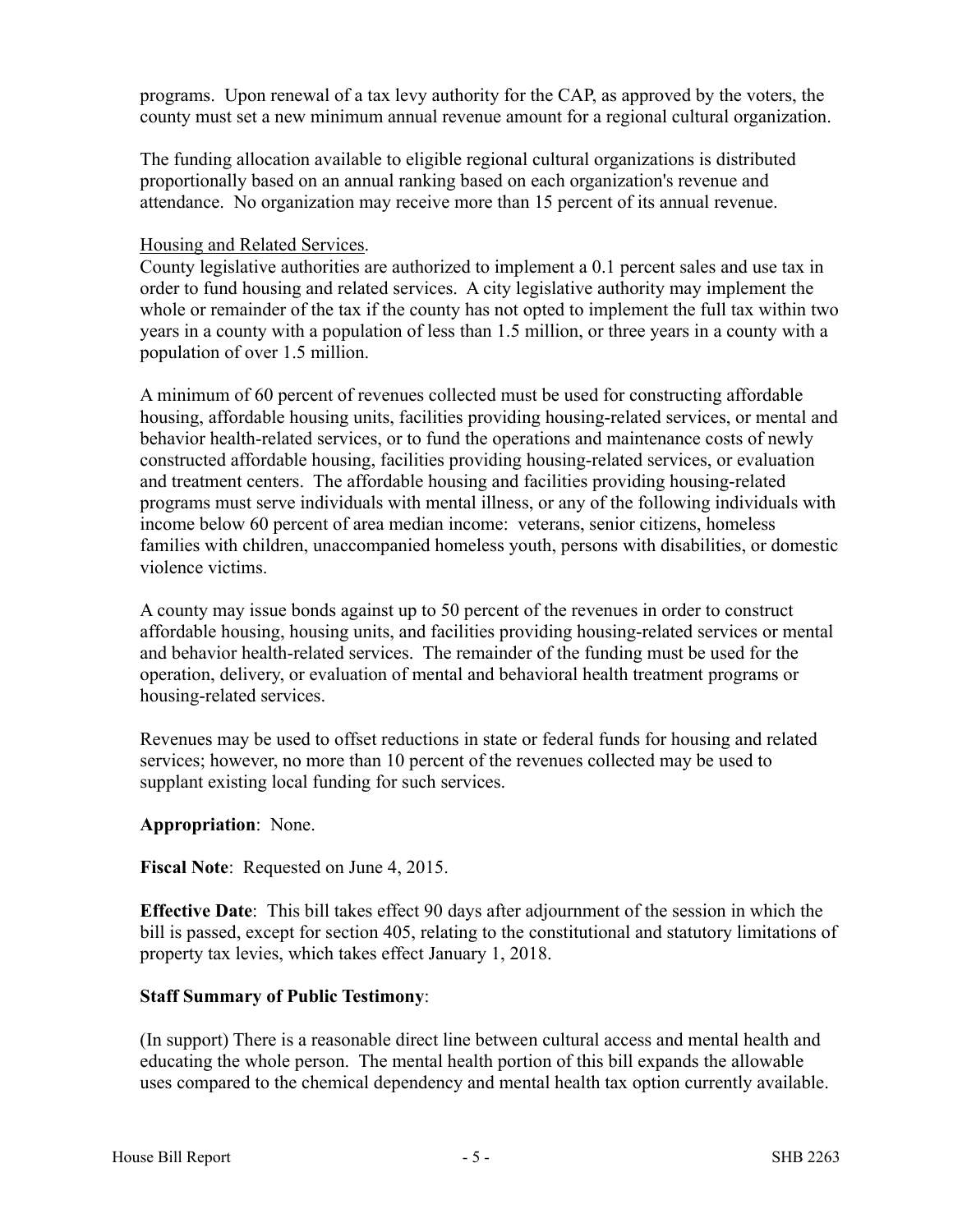Cultural access is one of five pillars of the regional council; this bill can help facility the advancement of this pillar.

This bill gives local communities the option to create programs if they chose to fund them by taxing themselves. The state is not in a position to fund the kinds of programs that it had in previous years. Cultural programs often are cut in times for rescission. Local governments need options to create programs for their own districts. The idea has evolved to include communities throughout the whole state. This will help establish a robust arts economy in the state. This program will serve citizens through heritage arts science programs that will strengthen local communities. It provides access to many people who otherwise could not go to cultural activities and brings events to areas that do not have access to cultural events. Many residents cannot afford to pay for programs or transportation. This bill will help organizations continue to provide reduced or free public access to programs and events, and to bring events out into the community.

This provides a substantial new local tool to meet the growing need for affordable housing and mental health programs in every county in the state. It is very hard to find affordable housing while suffering homeless and other mental health issues. It took ten years to finally receive a housing voucher and no longer live on the streets. There is a crisis for affordable housing especially for people in Thurston County with mental health issues. Mental health programs can help end the cycle of homelessness and eliminate struggles for the next generation. The Office of the Superintendent of Public Instruction reports that there are more than 700 homeless students in the Wenatchee and East Wenatchee school districts; the affordable housing need is greater than the available units in the county. Mental health programs are currently underfunded and this bill is one-step in the right direction to allow communities to establish the funding they need to meet the needs of their communities. Despite the great recourses in the operating budget for mental health programs, there is still a great need, specifically a need for affordable housing.

(With concerns) The mental health crises needs to be addressed, but this should be a statewide effort and the local option might not actual achieve the results the states need to address this crises. This could increase inequities in the mental health treatment throughout the state.

(Opposed) Understanding the fiscal challenges of local governments and the need for services, this legislation is regressive and will negatively impact the people it is trying to serve. This will reduce consumer purchases and in turn hurt retail business in the state. Citizens purchasing vehicles already pay an additional sales tax on those vehicles, this could hurt vehicle sales throughout the entire state.

**Persons Testifying**: (In support) Representative Springer, prime sponsor; Jane Hague, King County Council; David Brown, Cultural Access Washington; Ellen Walker, Pacific Northwest Ballet; Antonio Gomez, Broadway Center for the Performing Arts; Pattie Belmonte, Hands on Children's Museum; Thomas Green; Susan Russell, Real Change; Cathy Harmon; Marty Kooistra, Housing Development Consortium; Phoebe Nelson; Terry Belkoe, Northwest Credit Union; M.A. Leonard, Enterprise Community Partners; Bill Rumpf, Mercy Housing; Michael Ramos, Church Council of Greater Seattle; Joe Cunningham, ARC of King County; John Smiley; John Theirron; Inez Williams; Kelli Larsen, Plymouth Housing; Paul Tipps and